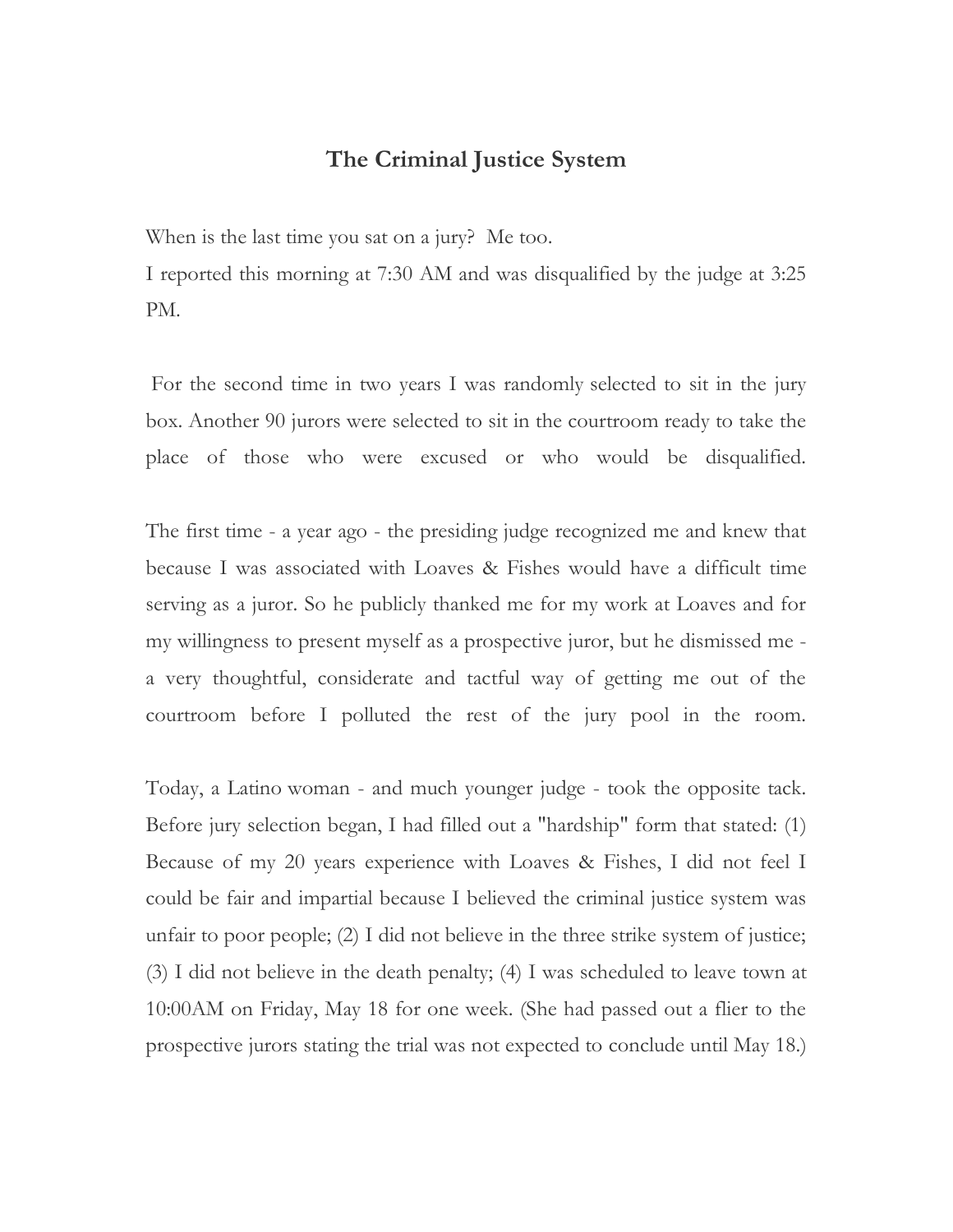I, along with 8 other jurors who had filled out hardship forms were called into the courtroom, wherein she read our names into the record, and stated that none of our reasons were legal grounds for hardship.

After my written hardship explanation was denied, the court session began. Every seat was taken, there were 10 prospective jurors who had to stand in the aisle because the judge explained, the court staff did not have access to "the folding chairs." I wondered what she meant. She began her voir dire by pointing to the flags in the courtroom - on her right the U.S. flag, and on her left, the flag of California. They are here for a reason, she said, they are to remind us of our responsibilities as citizens to serve on juries, tell the truth, answer her questions honestly, etc.

Very soon it came to the point where each juror was asked if there was a reason why he/she could not serve as a juror. I had no choice but to say publicly what I had already written to her in "private": because of my 20 years of experience at Loaves & Fishes, I felt that I had a bias against the criminal justice system as it applied to the poor of our community. OK, she replied you have a problem with law enforcement as it applies to the homeless. NO, I replied, my bias relates to the entire criminal justice system. She asked if I could set aside this bias for the sake of sitting as a juror on this case (black man, gun possession, resisting arrest, private attorney representing him)? I replied that for the sake of fairness to everyone involved in the proceeding, I felt obligated to make the court aware of my bias and further, I did not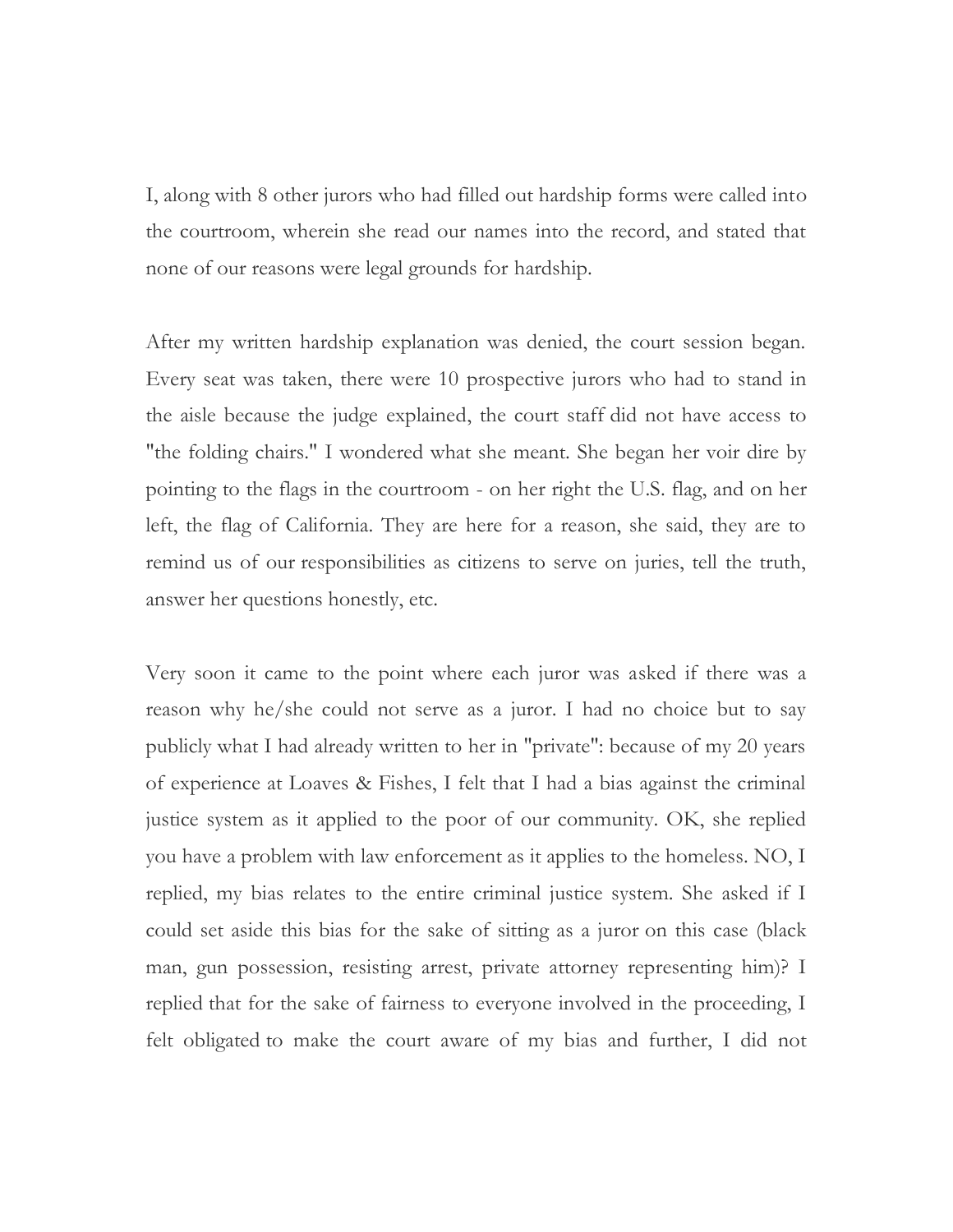support the three strike system of justice, and I did not support the death penalty. She interrupted: let me make clear to everyone this is not a death penalty case, nor is this a three strike case. I responded: well, it might be a two strike case then (she visibly bristled at my retort) and that might further aggravate my bias. She paused and said: the issue is, can you set aside your bias in order to fairly participate in judging this case? Frankly, I did not know quite how I should respond. As a rational and elderly adult, I thought it was reasonable to assume a person who recognized their bias, could make allowances for it and rise above it for the sake of a greater good; on the other hand, I thought the public confession I had just made in front of a packed courtroom would provide an experienced judge (the following day I found out she had been appointed in 2002) with enough clues and red flags that I was beyond redemption. I tried for a middle ground: all I can promise, I said, is to do my best. She seemed quite satisfied.

The voir dire continued with the attorneys. In the course of their questioning the jurors, at various points in response to their questions, I said the following: (1) I believe there is a marked difference in police enforcement in poor neighborhoods, as opposed to better off neighborhoods; (2) I thought police officers (7 officers were scheduled to testify) could lie under oath - just because a person takes an oath, it doesn't mean they will not lie, I observed; (3) Yes, I believed the testimony of police officers was given more weight than that of an ordinary person off the street; (4) The meaning of excessive force? I have seen excessive force, I know what it means.